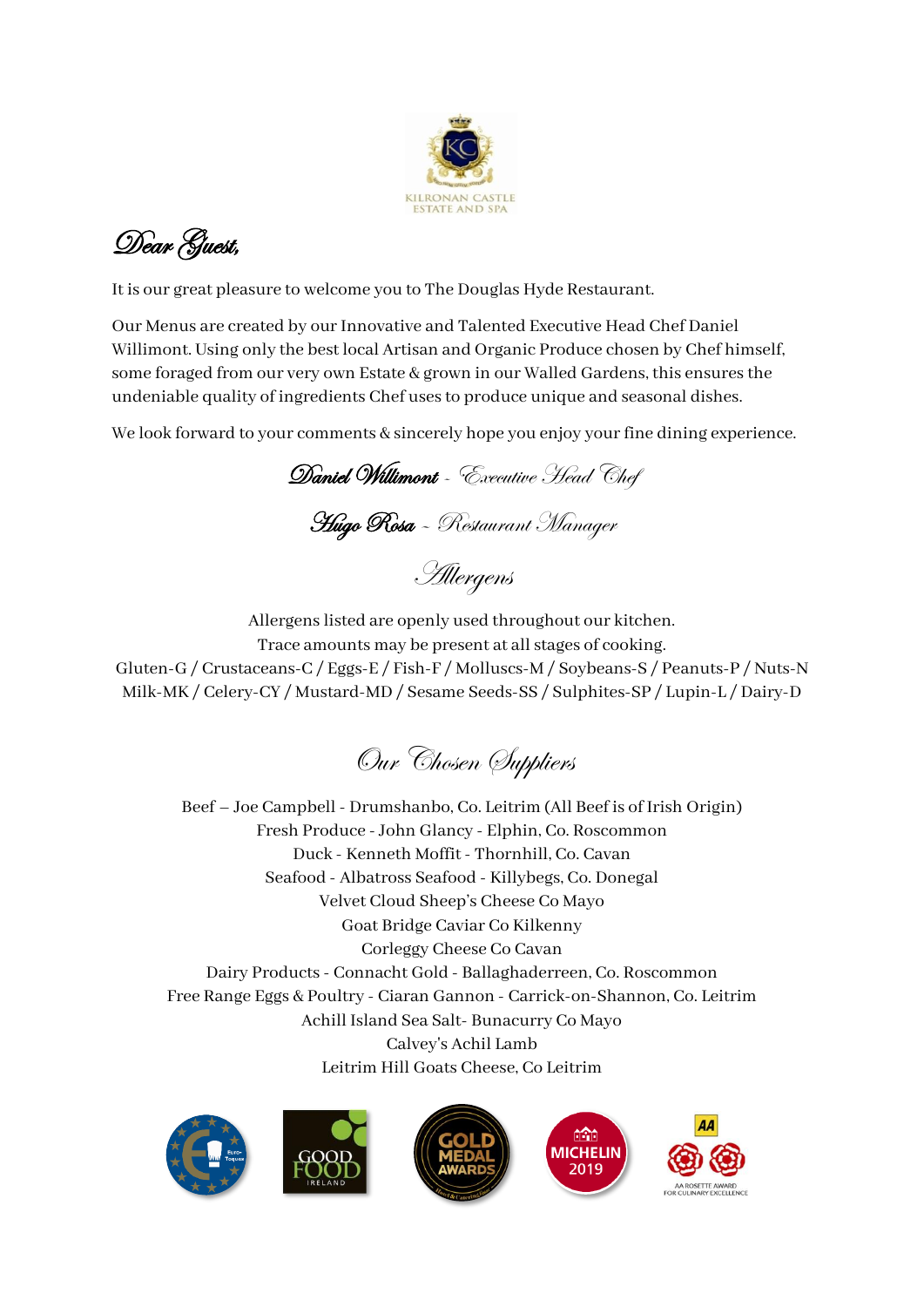Dinner Menu €65 per person

To begin your dining experience, enjoy Chefs Selection of Seasonal Canapés with his compliments

*Starters* 

Sea Trout & Gunpowder Gin Terrine

Matcha Green Tea Sponge, Scallop Foam, Trout Caviar, Oyster Leaves, Crème Fresh Gel

(S-G-D-E-CE)

Roscommon Goat Cepelinai Dumpling

Date Gel, Goat's Cheese Cream, Smoked Pine Emulsion, Yka Leaves

(D-G-MD-SH)

Estate Wild Garlic Gnocchi

Warm Oat Milk Foam, Sheep Yogurt, Pickled Rose Petals, Rainbow Beetroot

(D-G-MD-SP)

Intermediate Course

Blood Orange Sorbet

Drumshanbo Whiskey Foam, Malted Milk Crumb (SP-G-MK-D)

Bacon & Savoy Cabbage Soup

Ham Hock, Milk Veloute, Parsley & Gain Mustard (D-MK-SH)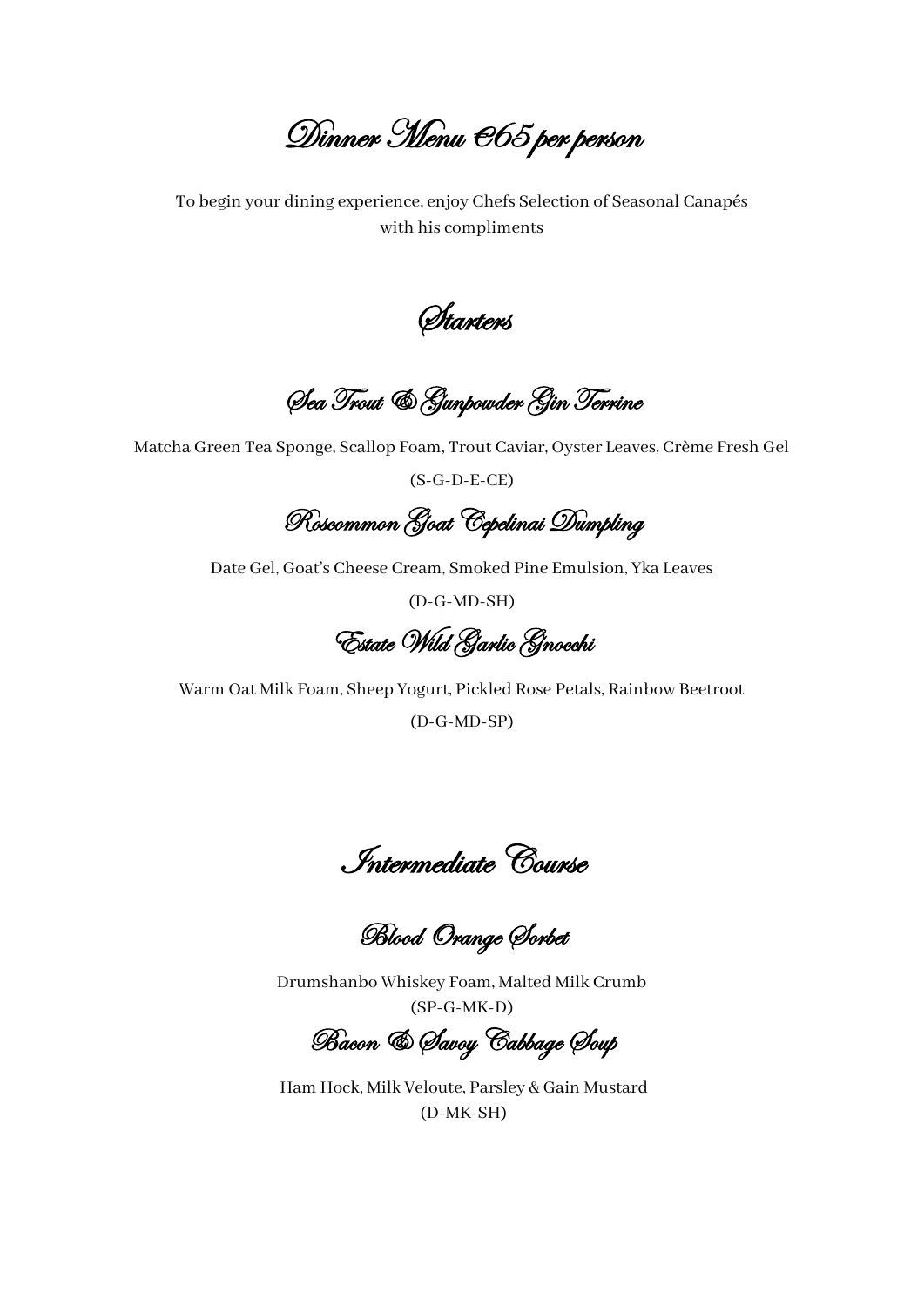Main Course

Fillet of Irish Beef

Tail & Cheek Pomme Dauphine, Mushroom Ketchup, Rainbow Carrots, Green Peppercorn Jelly, Black Onion Butter, Drumshanbo Whiskey Jus

(D,E,G,Mu,Sh)

€5.00 supplement

Duo of Irish Chicken

Egg Yolk Gel, Buttermilk Ravioli, Potato Anna, Broad Beans,

Snowball Turnip, Black Sesame Velouté

(D,E,G,Mu,Sh)

Thornhill Duck Breast

Foie Gras & Duck Leg Pithivier, Milk Clover Pearls, Truffle Potato Foam,

Baby Spinach, Bourbon Vanilla Jus

(D,E,G,Mu,Sh)

Black Cod.

Yuzu, Baby Gem, Lovage, Potato Aligoté, Shrimp Crumb & Velouté, Sea Asparagus

(D,G,Mu,F,C)

Turbot

La Ratte Potato, Artichoke, Saffron Pearls, Romanesco, Cured Pork Lard, Jasmine Velouté (D,E,G,Mu,Sh)

Side Orders - €4.00 per item

Walled Garden Autumn Greens in Marinated Rapeseed Oil (D-N) Duck Fat Confit Pont Neuf Potatoes(G)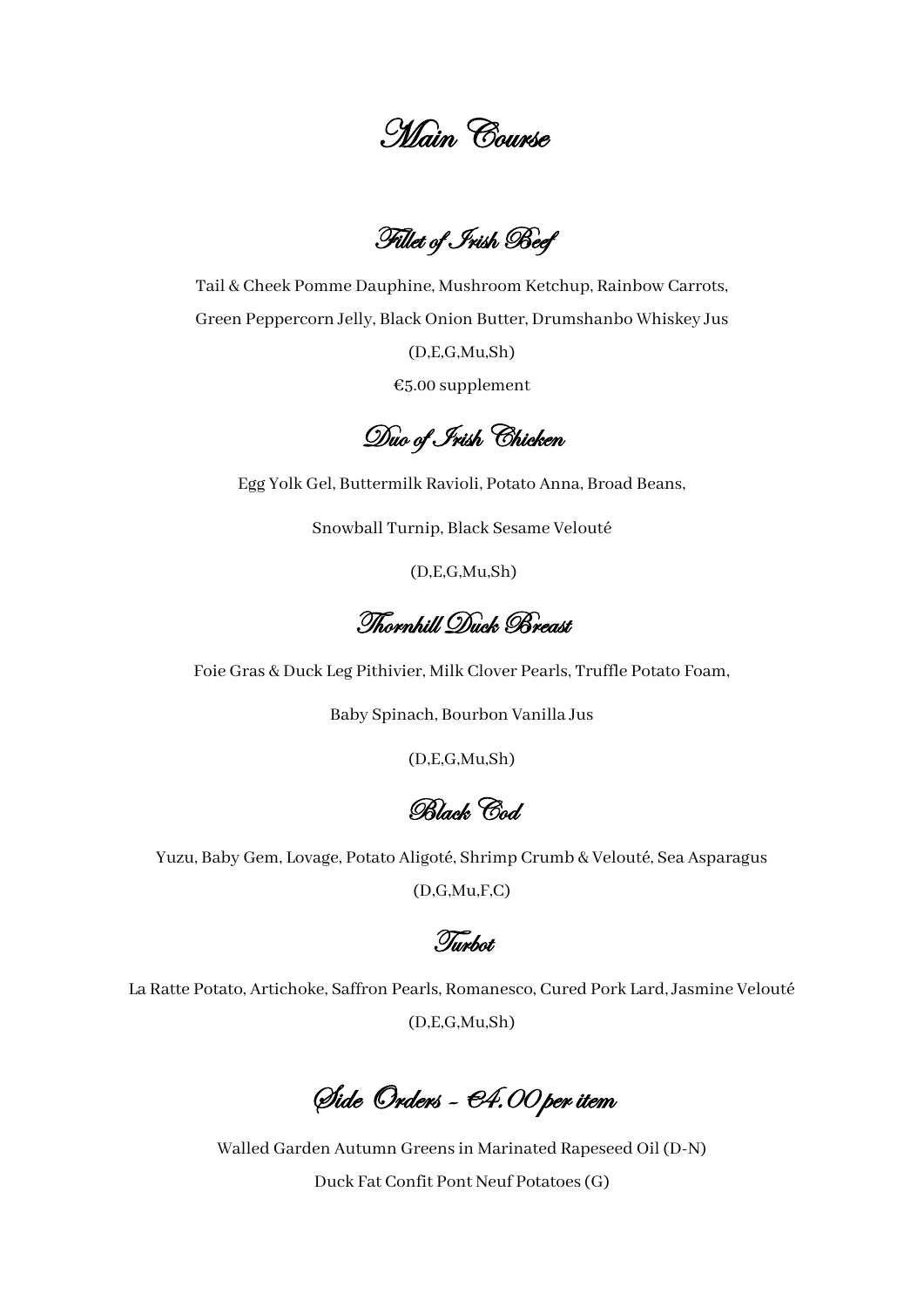Desserts

Yuzu Lemon Parfait

Dark Chocolate Crumb, Chocolate Sorbet & Almond Tuille (D,E,N,G)

Champagne Rhubarb Poached & Tonka Panna-cotta

Prosecco Sorbet, White Chocolate Caviar (D,Sh)

Selection of Homemade Ice Creams

Burnt Italian Meringue, Passion Fruit Jelly (D-E)

Irish Artisan Cheese Selection

Homemade Cracker Selection, Quince, House Whipped Butter Young Buck Blue (Co Down) Five Mile Goats Cheese (Co Tyrone) Corleggy Cavanbert (Co Cavan) Velvet Cloud Sheep's Cheese (Co Mayo) (D-G) €3.00 Supplement Please Note All Artisan Cheese is Unpasteurized

Dessert, Wine

Muscat de Beaume de Venise, Languedoc, France, 2017 This is a luscious rich wine with intense flavours of marmalade and candied peel. Well balanced with great acidity and long finish. €30.00 per bottle or €7.50 per glass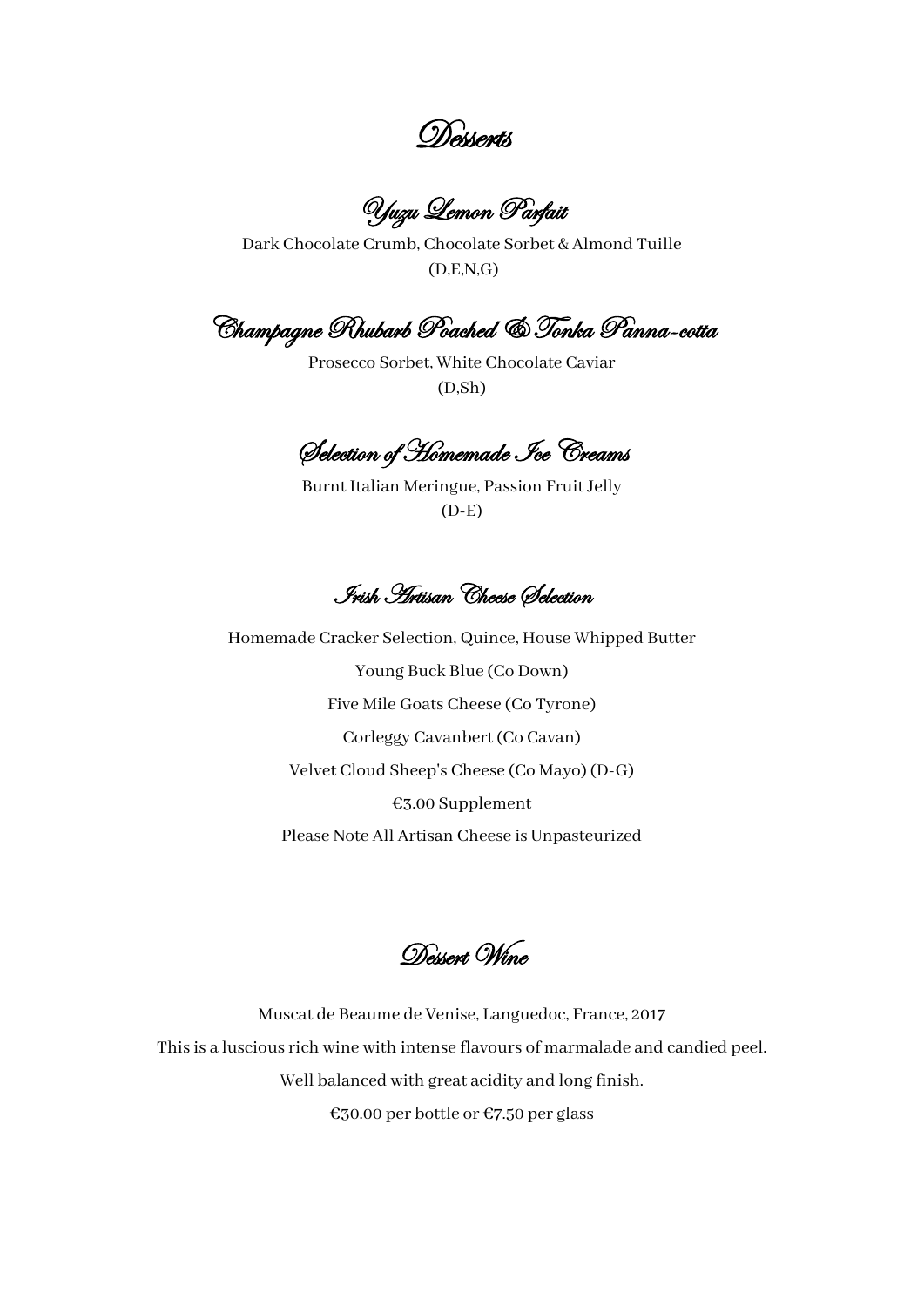Vegan & Vegetarian €55 Menu

Pearl Barley Risotto

Dill Oil, Hazelnut, Rainbow Beetroot (G-S-MU)

Kilronan Walled Garden Salad

Celery & Cherry Blossom Gel, Crystal Lemon, Hippo Tops, Preserved Meadow Sweet Dressing (CE-SOYA-MU)

 $~\sim~$ 

Blood Orange Sorbet

Drumshanbo Whiskey Foam, Malted Milk Crumb (SP-G-MK-D)

Consommé of Estate Wild Mushrooms

Black Garlic & Apple Foam (CY)

~~

Wild Garlic Marinated Irish Tofu

Rainbow Beetroot, Smoked Pecan Crumble, Braised Red Cabbage, Fermented Garlic Oil (N-S-SE-MU-C)

Shiitake Mushroom Ragu

Kohlrabi, Winter Truffle Oil, Black Garlic, Butter Nut Squash, Burnt Onion Powder

(S-C)

 $~\sim~$ 

Estate Bramble Sorbet

Passionfruit Jelly, Kumquat Marmalade, Frangelico Foam (S)

Selection of Homemade Sorbets

Winter Berries, White Chocolate Crumble (S)